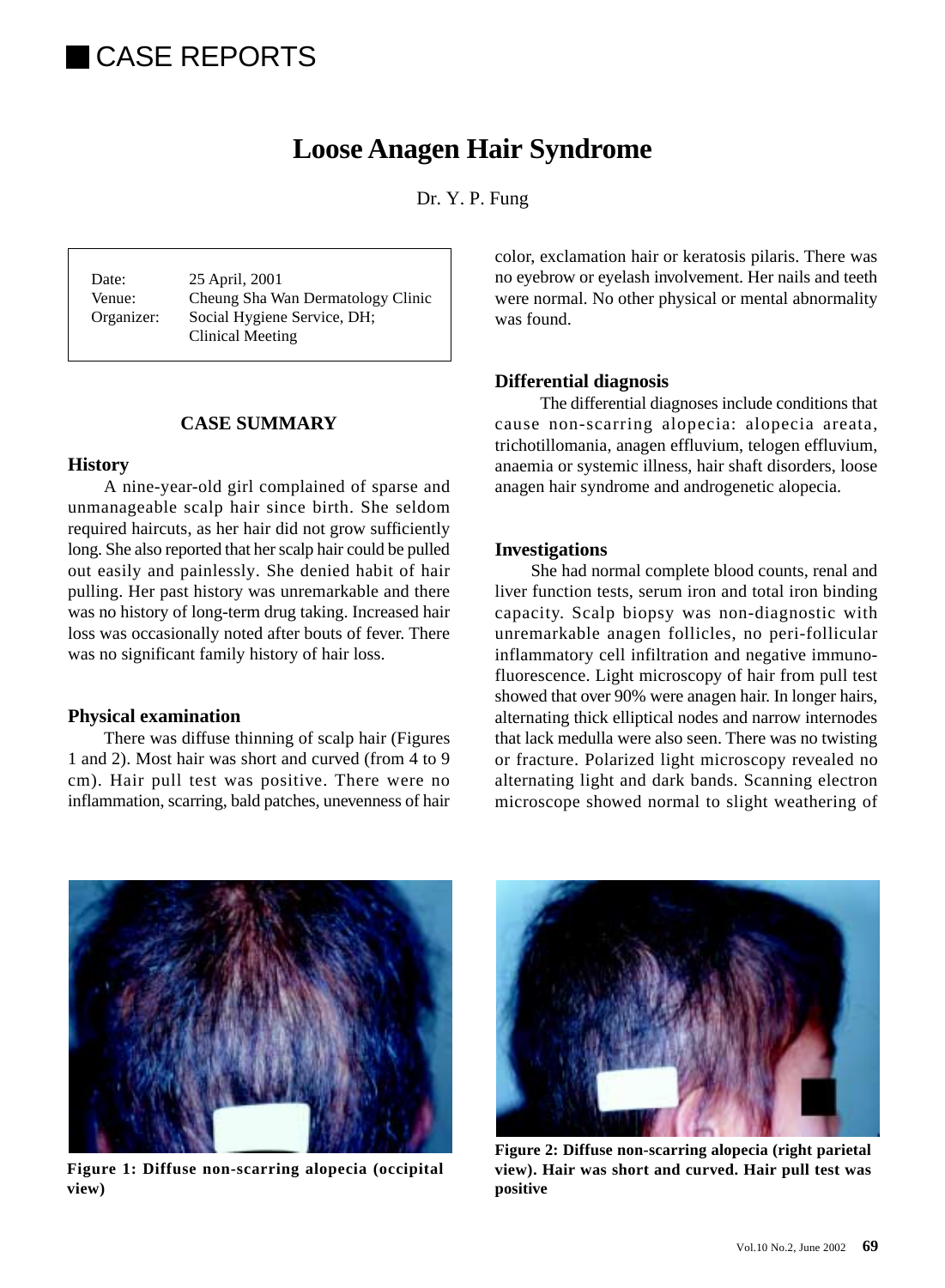cuticle covering the internodal areas. Excessive weathering with marked disruption of cuticle was seen in the thickened and flattened nodal areas.

# **Diagnosis**

Despite the unusual elliptical nodes seen at the hair shaft, the patient did not have other supportive associated features of monilethrix, such as follicular keratosis at scalp, keratosis pilaris and family history. The positive hair pull test was also against the diagnosis of monilethrix. The clinical and pathological findings therefore best fit the diagnosis of loose anagen hair syndrome with some hair shafts showing features of monilethrix.

# **Management**

The diagnosis and natural history of loose anagen hair syndrome were explained to both patient and mother who agreed to be treated conservatively.

# **REVIEW ON LOOSE ANAGEN HAIR SYNDROME**

# **Normal anatomy of scalp hair**<sup>1</sup>

The vast majority of scalp hairs are anagen or actively growing hairs. Most of the remaining are telogen, or "resting hairs" that are about to be shed. The normal range for numbers of telogen hair is 4-25% with a mean of about 15%. Telogen counts above this range are presumptively abnormal. Hair pull test performed on normal scalp may yield several hairs and they are always telogen. To obtain anagen hair, it must be forcibly plucked as the cuticular cells of inner root sheath (IRS) and hair shaft interlock with each other. Hairs that are forcibly plucked are usually removed with intact inner and outer root sheath.

# **Definition**

A disorder of anagen hair anchorage to the hair follicle, characterized by ability to easily and painlessly pull out large numbers of anagen hairs from the scalp.

# **Epidemiology**

First described in 1986, the true incidence is unknown. The majority of cases are fair-haired girls between two to nine years old.<sup>2</sup>

#### **Aetiology**

Familial cases are frequently observed suggesting autosomal dominant inheritance.2

# **Pathogenesis**

This is thought to be due to a generalized disturbance of cellular adhesion, most pronounced between the inner root sheath and the hair cuticle. Aberrant keratinization of IRS has been observed. Traction causes separation of the hair from IRS, which remains attached to the rest of the follicle and stays in the dermis.

# **Clinical features**

There is considerable clinical variation from diffuse thinning of hair of uneven length to focal areas of alopecia. Hair is dry and lusterless and is frequently "unruly".

# **Pathology**

Trichogram shows 98-100% plucked hairs to be anagen hairs. Light microscopy may demonstrate ruffling of the cuticle adjacent to the anagen bulb giving a 'floppy sock' appearance.<sup>2</sup> There are no inner and outer root sheaths. Twist and grooves may be seen in shaft. Electron microscopy reveals hairs with abnormal shapes: triangular, quadrangular, heart or kidney shaped. Longitudinal grooves with slight twisting about their axis can sometimes been seen. Scalp histology shows a cleft between the inner and outer root sheaths,<sup>3</sup> and the IRS appears homogenized due to premature keratinization of the Huxley and Henle layers.<sup>4</sup> There is no peri-follicular inflammation, and some hairs are not involved in the process.

#### **Differential diagnosis**

This condition should be distinguished from alopecia areata (exclamation mark hairs) and from telogen effluvium (clubbed hairs). The unruly hair may be confused with pili torti, uncombable hair syndrome or woolly hair.<sup>5</sup>

# **Prognosis and management**

In most patients the condition improves spontaneously in mid to late teens and reassurance is all that is required. It is important to look out for associated